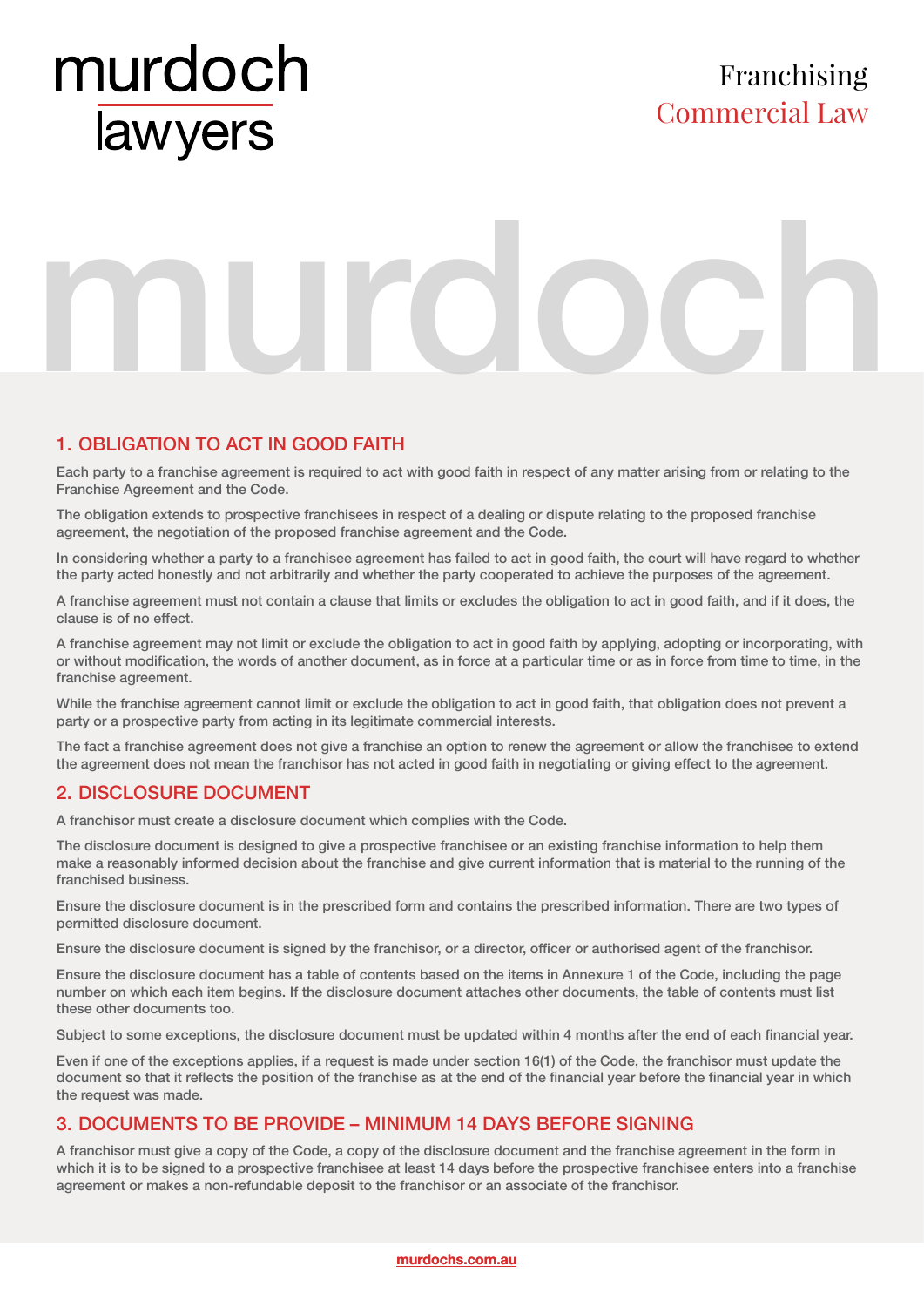### Franchising Commercial Law

If the parties to a franchise agreement agree to renew or extend, the franchisor must provide the Code, a copy of the disclosure document and the franchise agreement at least 14 days before the renewal or extension of the franchise agreement.

Diarise these dates and provide the Code, a copy of the disclosure document and the franchise agreement in the form in which it is to be signed to a franchisee at least 14 days before the expiry date of the franchise agreement.

#### 4. FRANCHISEE MUST OBTAIN LEGAL AND ACCOUNTING ADVICE BEFORE SIGNING

The franchisor must not enter into a franchise agreement, renew or transfer a franchise agreement, extend the term or scope of a franchise agreement, enter into an agreement to do any of these things or receipt a non-refundable payment (whether by way of money or other valuable consideration) under a franchise agreement or agreement to enter into a franchise agreement unless the franchisee has given the franchisor a statement that the franchisee has received, read and had a reasonable opportunity to understand the disclosure document and the Code.

Before a franchise agreement is entered into (other than a renewal or extension of a previous franchise agreement), the franchisor must have received from the prospective franchisee:

- 1. signed statements that the prospective franchisee has been given advice about the proposed franchise agreement or franchised business, by an independent:
- 2. legal adviser;
- 3. business adviser;
- 4. accountant; or

a signed statement by the prospective franchisee that the prospective franchisee:

- 5. has been given that kind of advice about the proposed franchise agreement or franchised business; or
- 6. has been told that that kind of advice should be sought but has decided not to seek it.

While some franchisor's may be prepared to allow prospective franchisee's waive their requirement to obtain independent advice, a franchisor may insist on statements from independent advisers.

#### 5. INFORMATION STATEMENT

A franchisor must give a copy of the prescribed information statement set out in Annexure 2 of the Code to a prospective franchisee.

The information statement must be set out in size 11 font and be contained on no more than 2 pages.

As soon as practicable after a prospective franchisee formally applies or expresses interest in acquiring a franchised business, the franchisor must provide the information statement.

A franchisor does not have to provide the information to a franchisee in relation to a renewal or extension of a franchise agreement.

#### 6. FRANCHISOR'S OBLIGATIONS

#### 6.1. Lease documents

If the franchisor or an associate of the franchisor leases premises, the franchisor must give the franchisee:

- 1. a copy of the agreement for lease (if there are works that need to be completed to prepare the premises); or
- 2. a copy of the lease; and
- 3. details of any incentive or financial benefit that the franchisor or associate is entitled to receive as a result of the lease or agreement for lease.

A copy and details must be given within 1 month after the lease or agreement for lease is signed.

#### **murdochs.com.au**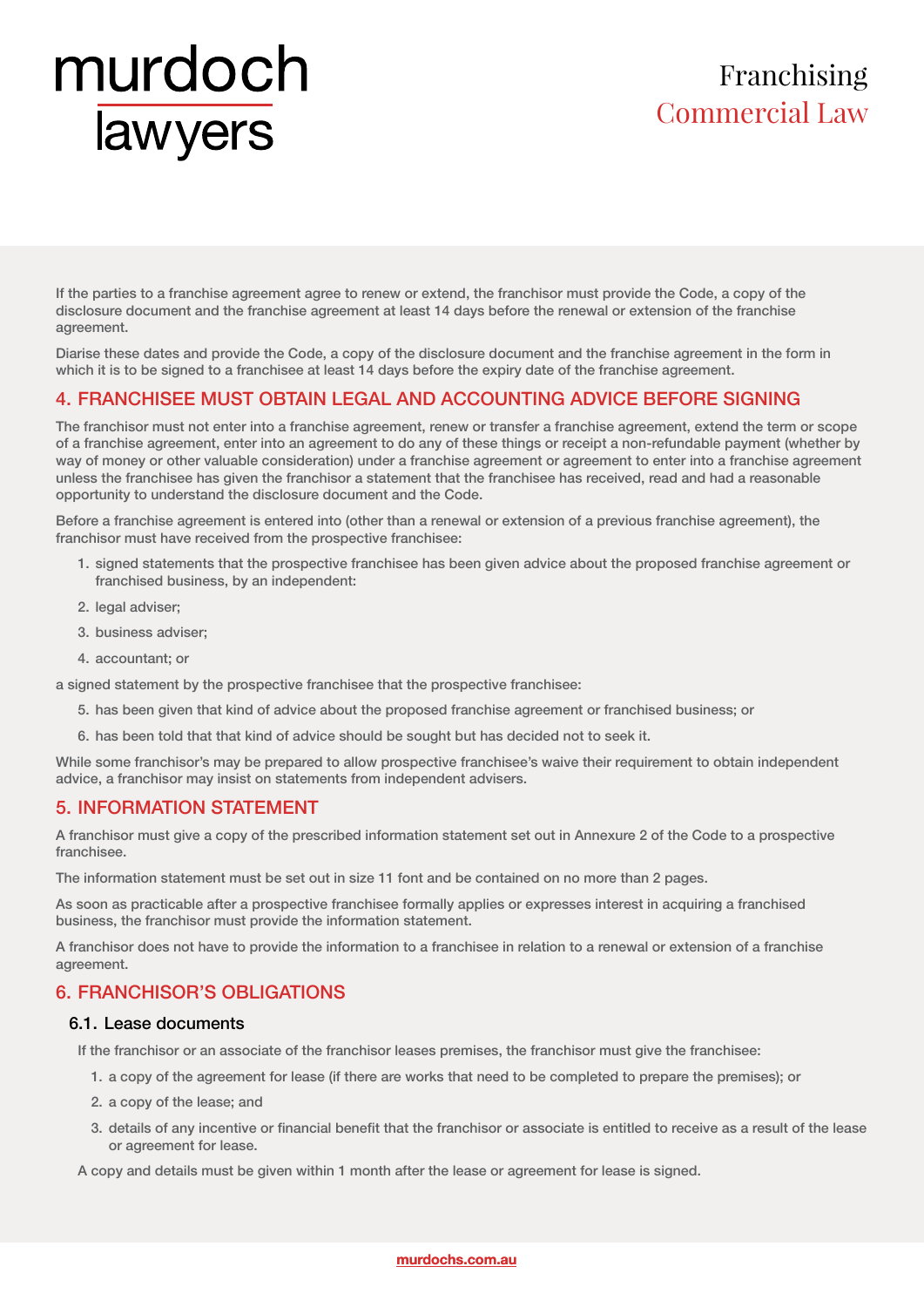# Franchising Commercial Law

If the franchisee occupies, without a lease, premises leased by the franchisor or its associate must give to the franchisee evidence that it has the legal right to occupy the premises, being:

- 1. a copy of the lease or agreement for lease;
- 2. details of any of its inventive or financial benefits arising from the lease or agreement for lease.

Alternatively, the franchisor must provide:

- 1. a copy of the documents that give the franchisor the right to occupy the premises;
- 2. written detail of the conditions of occupation;
- 3. details of any incentive or financial benefit which it or its associate is entitled to receive as a result of the franchisee's right to occupy the premises.

These documents and the details of the incentives and benefits must also be provided within 1 month after occupation commences or the documents are signed.

#### 6.2. Other documents

If the franchisor or an associate of it requires the following kind of documents to be signed by a franchisee party, they must be provided to the franchisee at least 14 days before the day on which the franchise agreement is signed (if available), otherwise when it becomes available:

- 1. A direct lease with a landlord;
- 2. Hire purchase agreement;
- 3. Intellectual property licence;
- 4. Security agreement, including a guarantee, mortgage, security deposit, indemnity, loan agreement, bank guarantee;
- 5. Confidentiality agreement;
- 6. An agreement not to carry on business within an area or for a time after the franchise agreement is terminated.

#### 6.3. Financial statements – marketing or cooperative fund

If a franchise agreement requires a franchisee to pay money to a marketing or other cooperative fund, the franchisor must:

- 1. Within 4 months after the end of each financial year, prepare an annual financial statement detailing all of the fund's receipts and expenses for that financial year;
- 2. Ensure the statement includes sufficient detail so as to give meaningful information about:
	- a. Sources of income;
	- b. Items of expenditure, particularly with respect to advertising and marketing expenditure;
- 3. Have the statement auditor by a registered company auditor within 4 months after the end of the financial year to which it relates;
- 4. Give to the franchisee, a copy of the:
	- a. statement within 30 days of preparing the statement; and
	- b. auditor's report within 30 days of preparing the report (if the audited report is required).

An auditor's report is not required if:

- 1. 75% of the franchisees in Australia who contribute to the fund, have voted to agree the franchisor does not have to comply with the paragraph in respective of the financial year; and
- 2. That agreement is made within 3 months after the end of the financial year.

The reasonable costs of administering and auditing the fund must be paid from the fund.

#### **murdochs.com.au**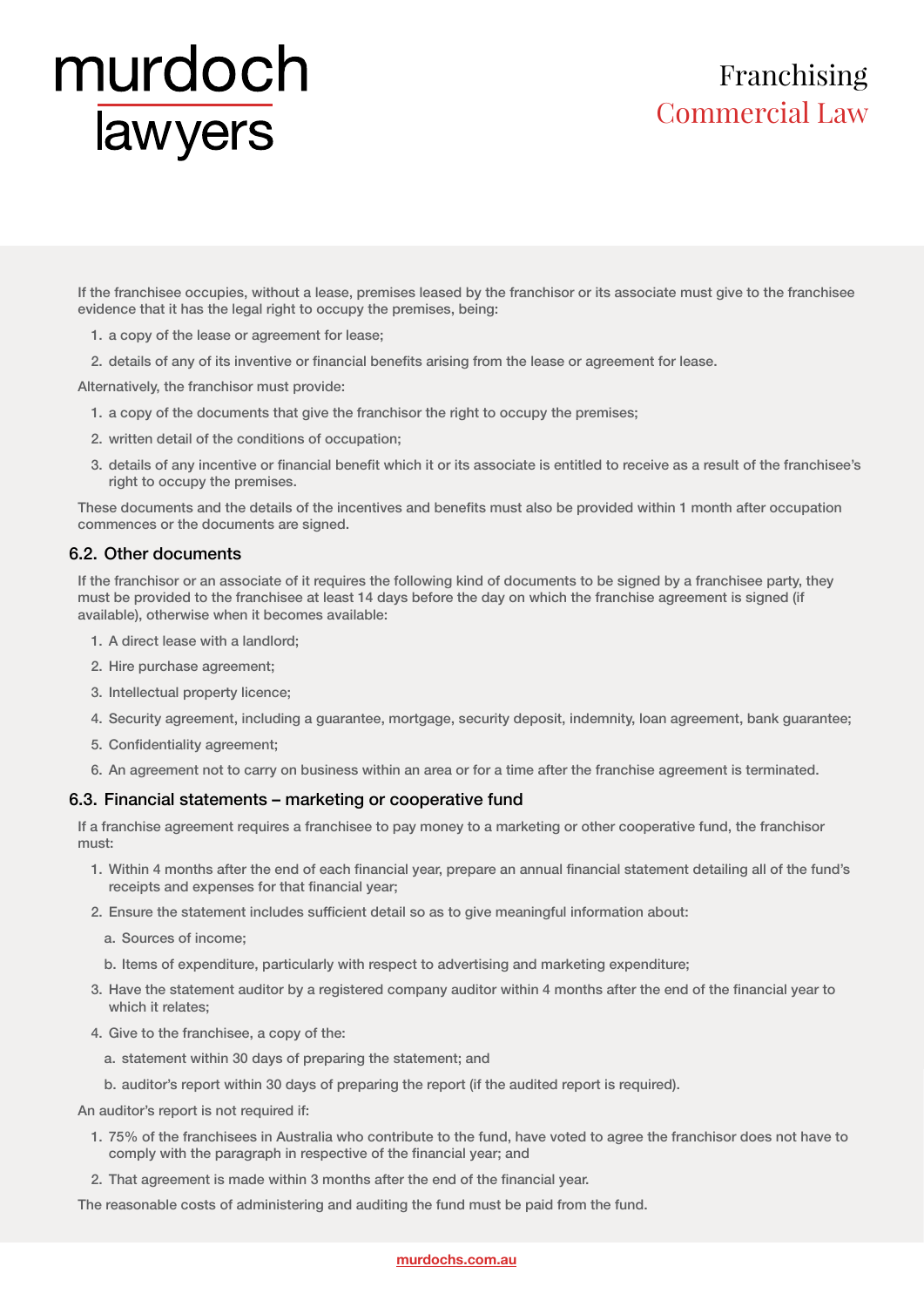### Franchising Commercial Law

#### 6.4. Disclosure document

In addition to giving a disclosure statement before a franchise agreement is entered into, a franchisee can request in writing another copy, but only one copy every 12 months.

While a franchisor must update the disclosure document within 4 months after the end of each financial year. If the franchisee makes a request before the end of the 4 month update period, the franchisor must provide the disclosure document within 2 months of the request being made.

For any other request, the franchisor must provide the update disclosure document within 14 days after a request is made in writing.

The disclosure document must be updated to the end of the financial year immediately preceding the date the request was made.

#### 6.5. Disclosure of solvency, financial statements and audit reports

A franchisor must provide a:

- 1. statement of solvency;
- 2. annual financial statements showing the last 2 financial years;
- 3. if the franchisor is in a tax consolidated group, and a franchisee requests, the audited financial reports;

as soon as reasonably practicable and in the case of a prospective franchisee, before entry into the franchise agreement.

#### 6.6. Disclosure of change of control and disputes

A franchisor must, inform a franchisee in writing, within a reasonable period of time (ie within 14 days) after becoming aware of:

- 1. change in majority ownership or control of the franchisor, its associate or the franchise system;
- 2. proceedings alleging breach by the franchisor or a franchisor party of the franchise agreement, trade practices law, the Corporations Act, unconscionable conduct, misconduct or dishonest;
- 3. judgment against the franchisor or a franchisor party for breach of the Independent Contractors Act, a law regulating workplace relations (other than unfair dismissal) or independent contractors;
- 4. civil proceedings against a franchisor or a franchisor party by at least 10% or 10 franchisees of the franchisors in Australia;
- 5. certain other court or tribunal judgements;
- 6. an administrator, controller or liquidator being appointed to the franchisor or its associate;
- 7. a change in the intellectual property or ownership or control of the intellectual property that is material to the franchise system;
- 8. details of any undertaking given under the Competition and Consumer Act or orders in relation to such undertaking.

The name of the parties to the proceedings, the name of the court or tribunal, the case number and the general nature of the proceedings must be disclosed. In the case of an administrator, controller or liquidator – the name and address must be provided.

#### 6.7. End of term arrangements

When a franchise agreement is approaching the expiry date, the franchisor must notify the franchisee in writing whether the franchisor intends to:

- 1. extend the agreement; or
- 2. enter into a new agreement.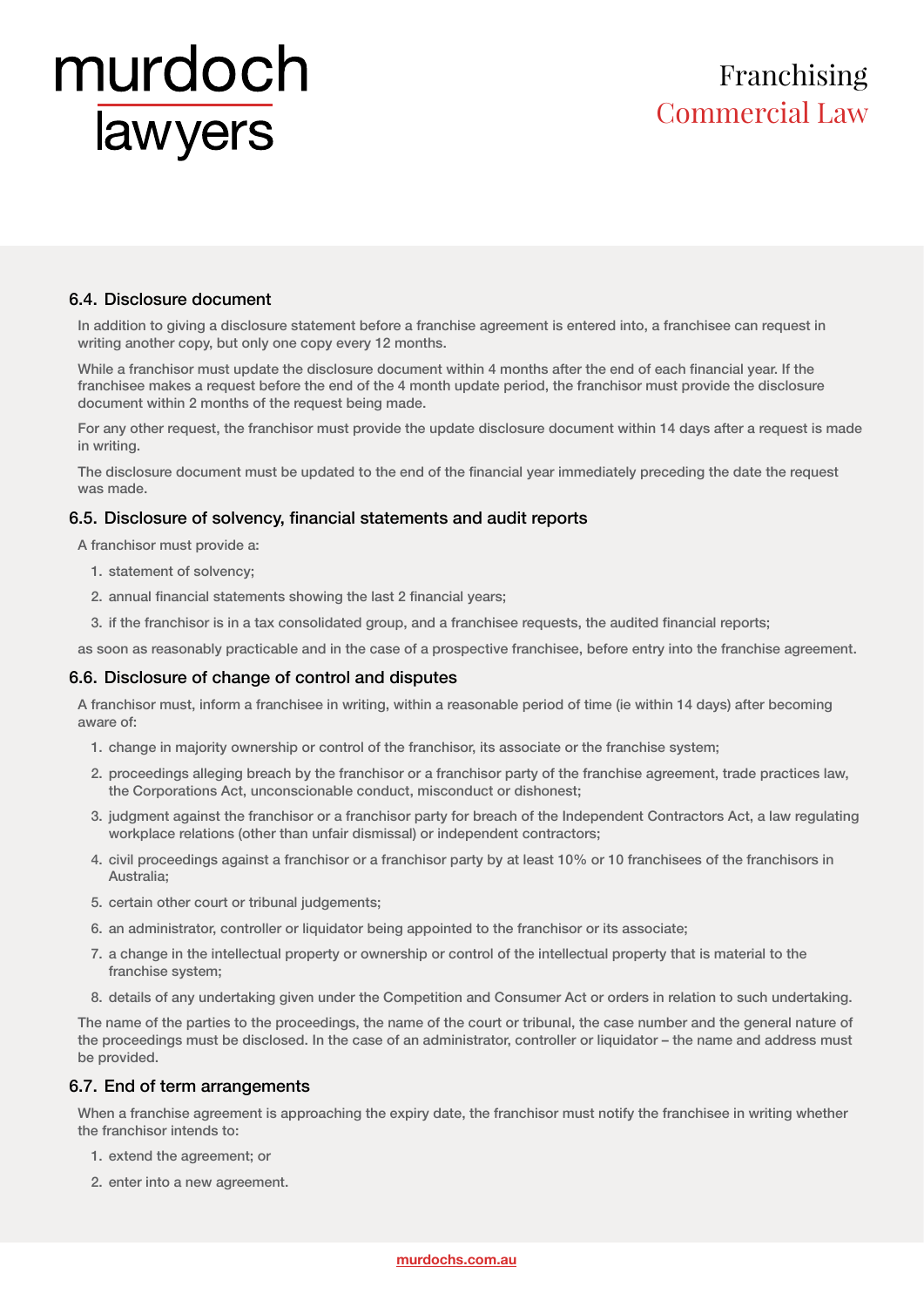# Franchising Commercial Law

The term of the franchise agreement determines when the notice must be given by. For example, if the term is 6 months or longer, the end of term arrangements notice must be given at least 6 months before the expiry date. If however, the term is less than 6 months, the end of term arrangements notice must be given at least 1 month before the expiry date.

Where the franchisor gives notice that it intends to extend the term, the end of term arrangements notices must include a statement "subject to subclause 16(2), the franchisee may request a disclosure document under clause 16".

#### 6.8. Record keeping and documents

A franchisor must retain a copy of each:

- 1. written notice from a franchisee;
- 2. disclosure document;
- 3. document relied on to support a statement or claim,

for 6 years after it was created.

#### 7. TERMS OF THE FRANCHISE AGREEMENT

#### 7.1. Prohibited term – general release from liability

A franchisor must not require a franchisee agree to sign a general release of the franchisor from liability towards the franchisee or a waiver of any verbal or written representations made by the franchisor.

This requirement does not prevent a franchisor from settling a claim after a franchise agreement is entered into.

If a franchise agreement contains a general release or waiver, it is of no effect, even if it is signed by the franchisee.

#### 7.2. Jurisdiction for settling disputes

A franchise agreement may contain a provision which states the forum for bringing a proceeding or mediation is the state or territory in which the franchised business is based.

It cannot require the forum to be outside that State or Territory. If it does, the clause is of no effect.

#### 7.3. Costs of settling disputes

A franchise agreement must not contain a clause that requires the franchisee to pay to the franchisor the franchisor's costs in relation to settlement a dispute under the agreement. If it does, the clause is of no effect.

#### 7.4. Restraint of trade clause

A restraint of trade clause in a franchise agreement has no effect after the agreement expires if:

- 1. the franchisee had given written notice to the franchisor seeking to extend the agreement on substantially the same terms as those:
	- a. contained in the franchisor's current franchise agreement; and
	- b. that apply to other franchisees or would apply to a prospective franchisee;
- 2. the franchisee was not in breach of the agreement or any related agreement;
- 3. the franchisee had not infringed the intellectual property of, or a confidentiality agreement with, the franchisor during the term of the agreement;
- 4. the franchisor does not extend the agreement; and

5. either:

- a. the franchisee claimed compensation for goodwill because the agreement was not extended, but the compensation given was merely nominal amount and did not prove genuine compensation for goodwill; or
- b. the agreement did not allow the franchisee to claim compensation for the goodwill in the event that it was not extended.

#### **murdochs.com.au**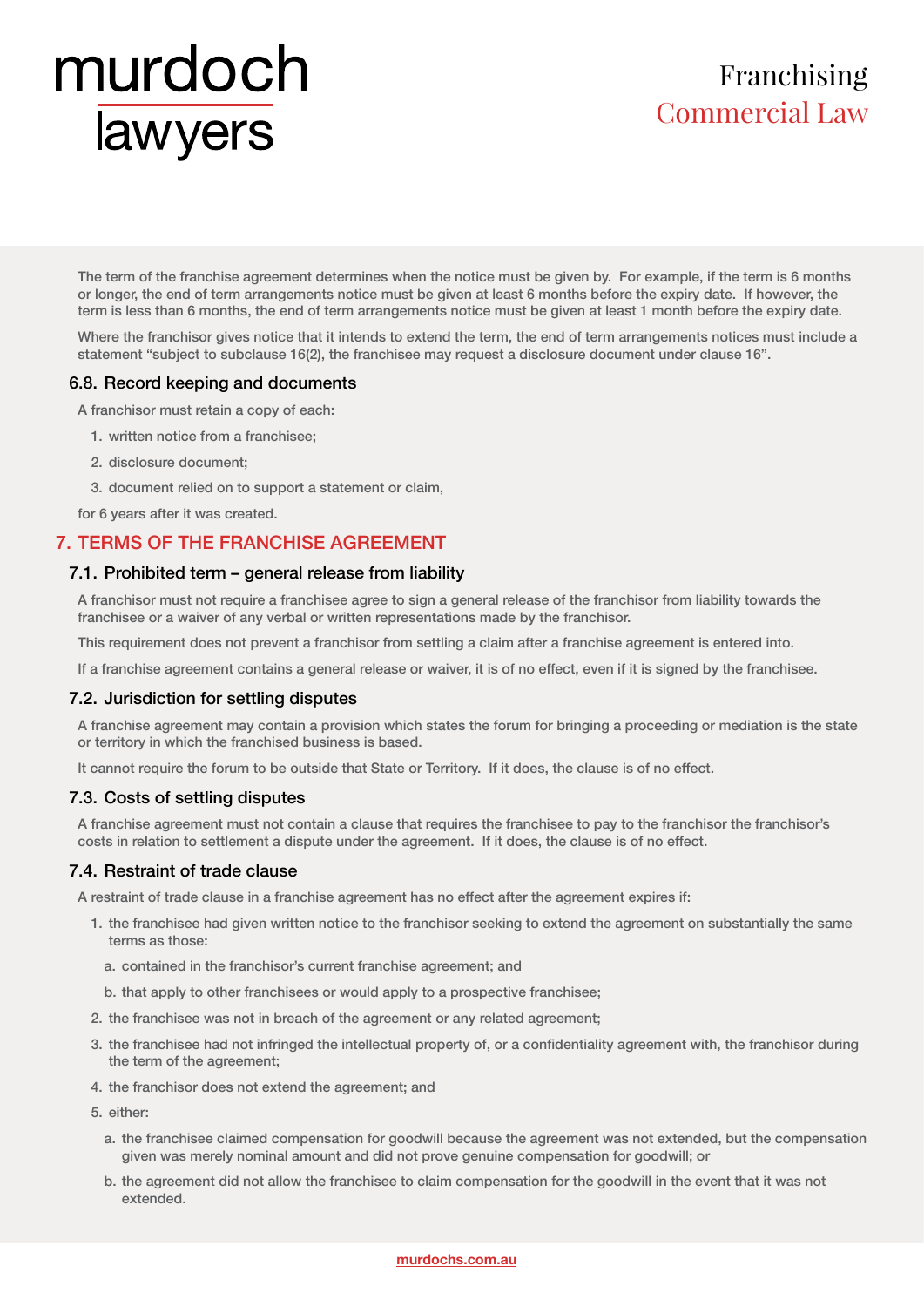# Franchising Commercial Law

#### 8. TRANSFER OF FRANCHISE AGREEMENT

#### 8.1. Request for franchisor's consent to transfer

A franchisee may request, in writing, a franchisor to consent to the transfer of a franchise agreement provided the request is accompanied by all information that the franchisor would reasonable require and expect to be given to make an informed decision.

If the franchisor required further information to make an informed decision, the franchisor may, in writing, request the franchisee (or the transferee or any other person including the franchisee's lawyer or accountant) to provide the specified information.

#### 8.2. Franchisor consent

A franchisor must respond to a request to consent to the transfer of a franchise agreement, in writing.

The response must indicate whether consent is given or not and any conditions which the consent is conditional upon.

A franchisor must not unreasonably withholder consent to the transfer of a franchise agreement.

A franchisor may reasonably withhold consent if, among other things:

- 1. the proposed transferee is unlikely to be able to meet the financial obligations that the proposed transferee would have under the franchise agreement;
- 2. the proposed transferee does not meet a reasonable requirement of the franchise agreement for the transfer;
- 3. the proposed transferee does not meet the selection criteria of the franchisor;
- 4. the proposed transferee does not agree, in writing, to comply with the obligations of the franchisee under the franchise agreement;
- 5. the franchisee has not paid or made reasonable provision to pay an amount owing to the franchisor;
- 6. the franchisee has not remedied a breach of the franchise agreement;
- 7. the franchisor has not received from the proposed transferee a written statement that the transferee has received, read and had a reasonable opportunity to understand the disclosure document and the Code.

#### 8.3. Deemed consent

If the franchisor does not advise the transferee, in writing, that the franchisor does not consent to the transfer of the franchise agreement within 42 days after the later of:

- 1. the date the request is made; and
- 2. if the franchisor requests further information, the date the information is provided to the franchisor,

then the franchisor is taken to have given consent and that consent cannot be revoked.

#### 8.4. Revoking consent

Provided the franchisor is not deemed to have given consent, the franchisor may revoke consent within 14 days after giving consent by advising the franchisee in writing the consent is revoked and the reasons why consent has been revoked.

#### 9. TERMINATION OF FRANCHISE AGREEMENT

#### 9.1. Cooling off period – 7 days

A franchisee may terminate a franchise agreement or an agreement to enter a franchise agreement within 7 days after the earlier of:

- 1. entering into the agreement; and
- 2. making a payment under the agreement.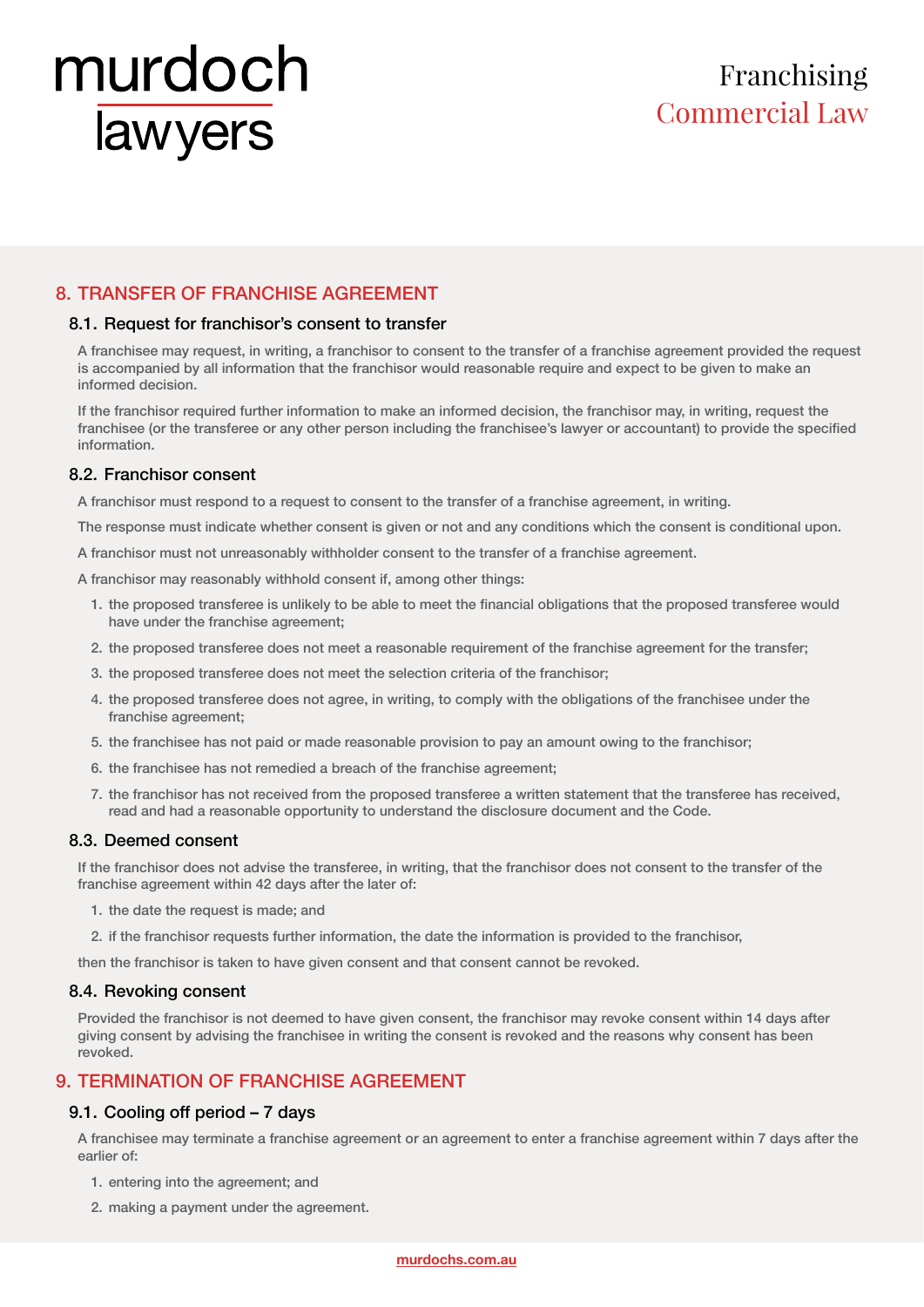### Franchising Commercial Law

The 7 day cooling off period does not apply to a transfer, renewal or extension of an existing franchise agreement.

If a franchisee terminates during the cooling off period, the franchisor must, within 14 days repay all payments made by the franchisee to the franchisor under the agreement. However, the franchisor may deduct its reasonable expenses if the expenses or their method of calculation have been set out in the agreement.

#### 9.2. Termination – breach by franchisee

If a franchisee breaches a franchise agreement and the franchisor proposes to terminate the franchise agreement, the franchisor must:

- 1. give to the franchisee reasonable notice, in writing, that the franchisor proposes to terminate the franchise agreement because of the breach;
- 2. tell the franchisee what the franchisor request to be done to remedy the breach; and
- 3. allow the franchisee a reasonable time to remedy the breach.

In relation to "reasonable time", the franchisor does not have to allow more than 30 days.

If the breach is remedied in accordance with the breach notice within the stipulated timeframe, the franchisor cannot terminate the franchise agreement because of that breach.

#### 9.3. Termination – no breach by franchisee

If the franchisor has a right under a franchise agreement to terminate it before the expiry date and without the franchisee's consent, even though the franchisee is not in breach of it, the franchisor must first give reasonable written notice of the proposed termination and the reasons for it to the franchisee.

#### 9.4. Termination – special circumstances

A franchisor may terminate a franchise agreement, if the franchise agreement gives the franchisor the right to terminate the agreement should the franchisee:

- 1. No longer holds a licence that the franchisee must hold to carry on the franchised business;
- 2. Becomes bankrupt, insolvent under administration or a Chapter 5 body corporate;
- 3. In the false of a franchisee that is a company the company becomes deregistered by ASIC;
- 4. Voluntarily abandons the franchised business or the franchise relationship;
- 5. Be convicted of a serious offence;
- 6. Operate the franchised business in a way that endangers public health or safety; or
- 7. Acts fraudulently in connection with the operation of the franchised business.

#### 9.5. Termination – mutual agreement

Provided the franchise agreement expressly permits it, the franchisor may terminate the franchise agreement, if at the time of termination, the franchisor and the franchisee mutually agree to the agreement's termination.

#### 10. CAPITAL EXPENDITURE

A franchisor must not require a franchisee to undertake significant capital expenditure in relation to a franchised business during the term of the franchise agreement.

Significant capital expenditure does not include the following:

- 1. expenditure disclosed to the franchisee in the disclosure document that is given to the franchisee before:
	- a. entering into or renewing the agreement; or
	- b. extending the term or scope of the agreement;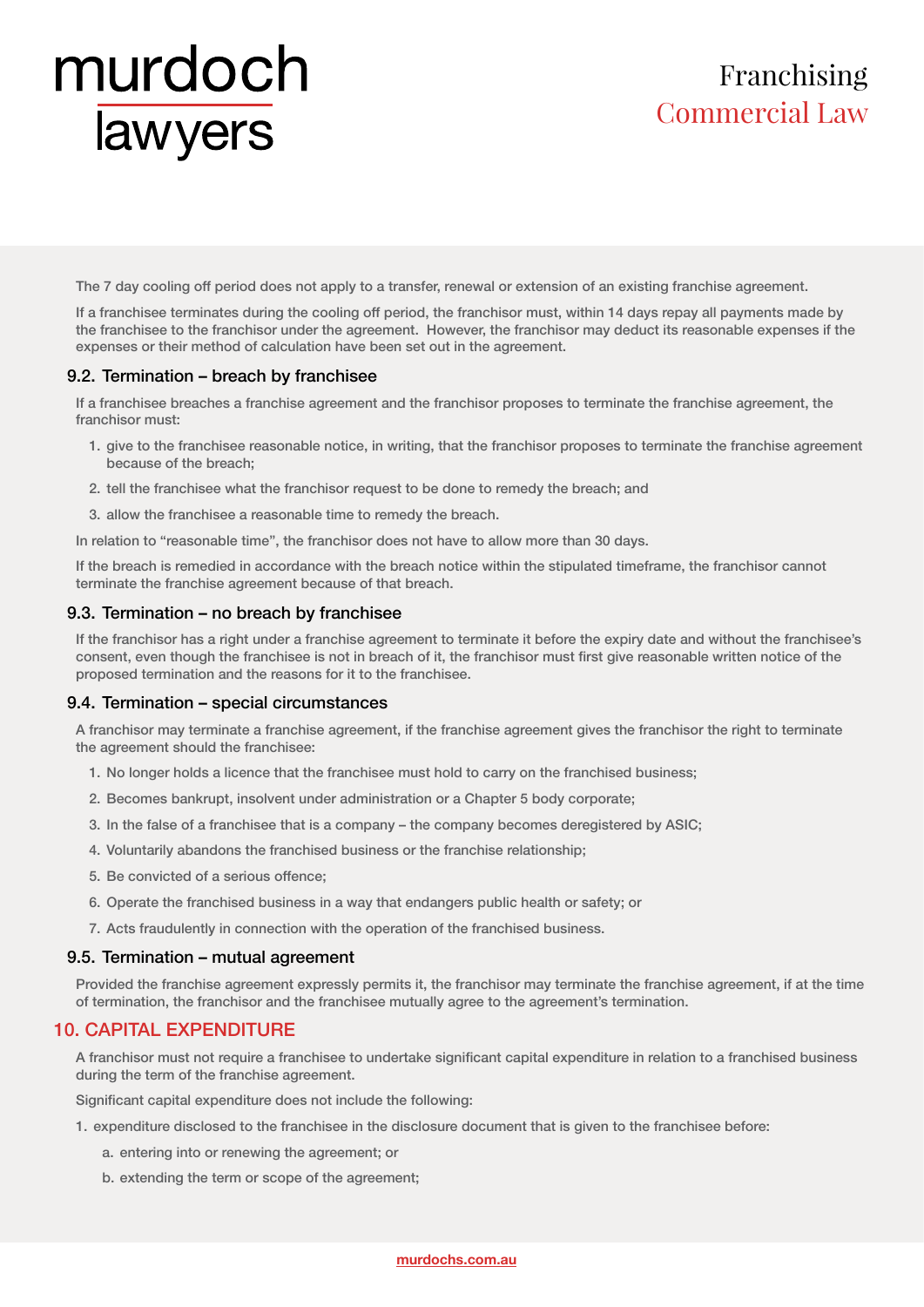## Franchising Commercial Law

- 2. if expenditure is to be incurred by all or a majority of franchisees, expenditure approved by a majority of those franchisees;
- 3. expenditure incurred by the franchisee to comply with legislative obligations;
- 4. expenditure agreed by the franchisee;
- 5. expenditure that the franchisor considers is necessary as capital investment in a franchised business, justified by a written statement given to each affected franchisee of the following:
	- a. the rationale for making the investment;
	- b. the amount of capital expenditure required;
	- c. the anticipated outcomes and benefits; and
	- d. the expected risks associated with making the investment.

#### 11. MARKETING AND ADVERTISING FEES

A franchisor must maintain a separate bank account for marketing fees and advertising fees contributed by franchisees.

If a franchisor operates one or more units of a franchised business, the franchisor must pay marketing fees and advertising fees on behalf of each unit on the same basis as other franchisees.

Despite the terms of a franchise agreement, marketing fees or advertising fees may only be used to:

- 1. Meet expenses that:
	- a. Have been disclosed to franchisees in the disclosure document;
	- b. Are legitimate marketing or advertising expenses; or
	- c. Have been agreed to by a majority of franchisees;
- 2. Pay the reasonable costs of administering and auditing a marketing fund.

#### 12. DISCLOSRE OF FORMER FRANCHISEE DETAILS

A former franchisee may give a franchisor a written request that the former franchisee's details not be disclosed to a prospective franchisee.

If a former franchisee makes this type of request, the franchisor must not disclose the former franchisee's details to a prospective franchisee.

A franchisor must not engage in conduct with the intention of influencing a former franchisee to make, or not make, such a request.

#### 13. ASSOCIATION OF FRANCHISEES

A franchisee must not engage in conduct that would restrict or impair a franchisee or a prospective franchisee's:

- 1. freedom to form an association; or
- 2. ability to associate with other franchisees or prospective franchisees for a lawful purpose.

#### 14. DISPUTE RESOLUTION

#### 14.1. Internal dispute resolution

A franchise agreement must provide for a complaint handling procedure that complies with the Code.

#### 14.2. Resolving disputes

A party to a franchise agreement who has a dispute with another party to a franchise agreement may take action: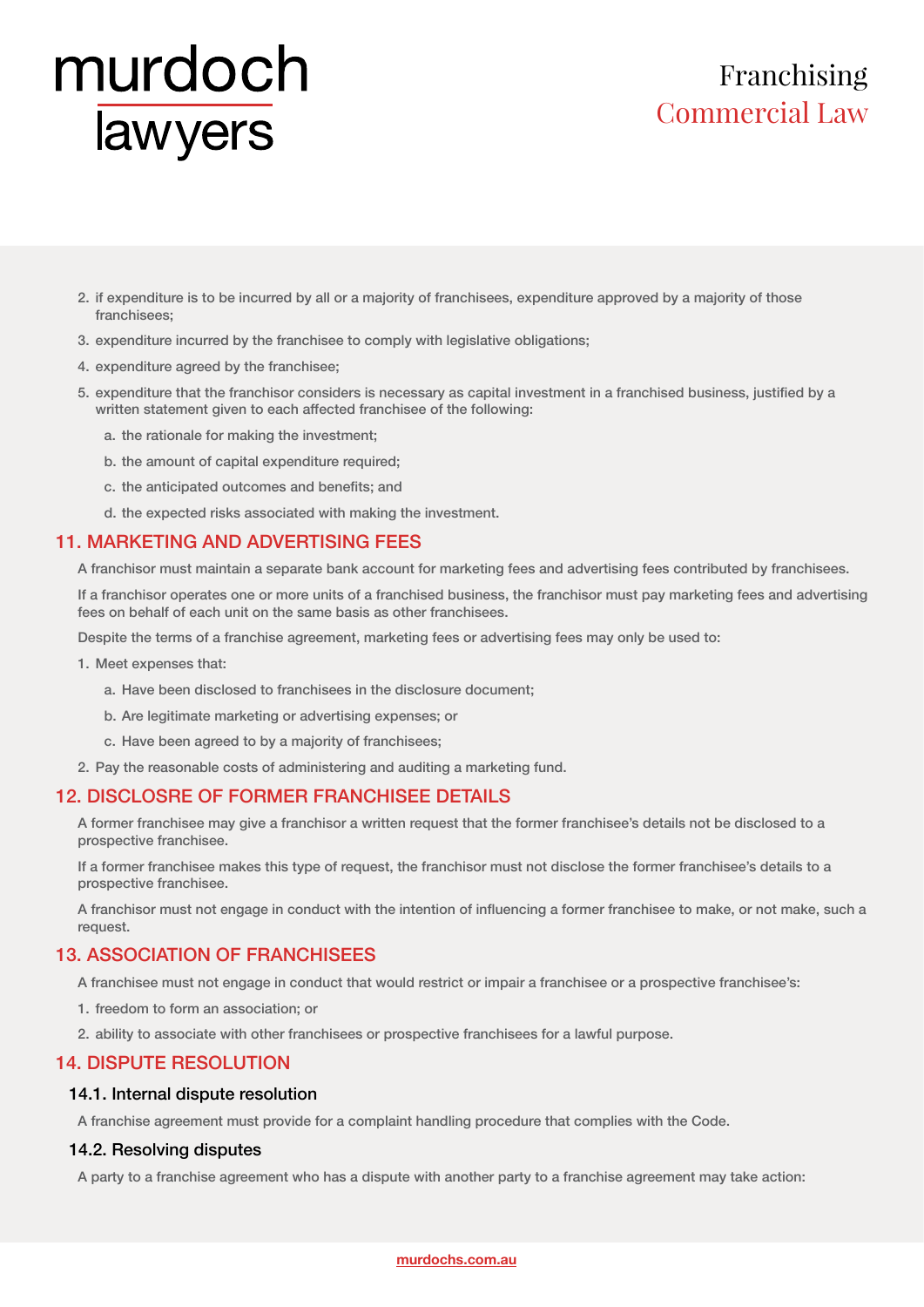### Franchising Commercial Law

- 1. under the agreement's complaint handling procedure; or
- 2. in accordance with the procedure set out in the Code.

#### 14.3. When a party is taken to be trying to resolve a dispute

A party will be taken to be trying to resolve a dispute if the party approaches the resolution of the dispute in a reconciliatory manner, including doing any of the following:

- 1. Attending and participating in meetings at reasonable times;
- 2. Not taking action during the dispute, including by providing inferior goods, services, or support, which has the effect of damaging the reputation of the franchise system;
- 3. Not refusing to a take action during the dispute, including not providing goods, services or support, if the refusal to act would have the effect of damaging the reputation of the franchise system; or
- 4. If a mediation process is being used to try to resolve the dispute:
	- a. Making the party's intention clear, at the beginning of the process, as to what the party is trying to achieve through the process; and
	- b. Observing any obligations relating to confidentiality that apply during or after the process.

#### 14.4. Right to bring proceedings

The dispute resolution section of the Code does not affect the right of a party to a franchise agreement to bring legal proceedings, whether under the agreement or otherwise.

#### 15. INTERNAL COMPLAINT HANDLING PROCEDURE

#### 15.1. Notification of dispute

The complainant must tell the respondent in writing:

- 1. the nature of the dispute;
- 2. what outcome the complainant wants; and
- 3. what action the complainant thinks will resolve the dispute.

The parties should then try to agree about how to resolve the dispute.

If the parties cannot agree how to resolve the dispute within 3 weeks, either party may refer the matter to a mediator for mediation under:

4. the franchise agreement; or

5. the Code.

If the parties cannot agree on who should be the mediatory, either party may ask the mediation adviser, who is appointed by the Minister, to appoint a mediator.

#### 15.2. Mediation

A mediator appointed for a dispute may decide the time and place for mediation in Australia.

The parties must attend the mediation.

A party is taken to attend a mediation if the part attends or is represented by a person who has the authority to enter an agreement to settle the dispute on behalf of the party.

The parties must try to resolve the dispute.

The mediator must advise the mediation adviser within 28 days that the mediation has started.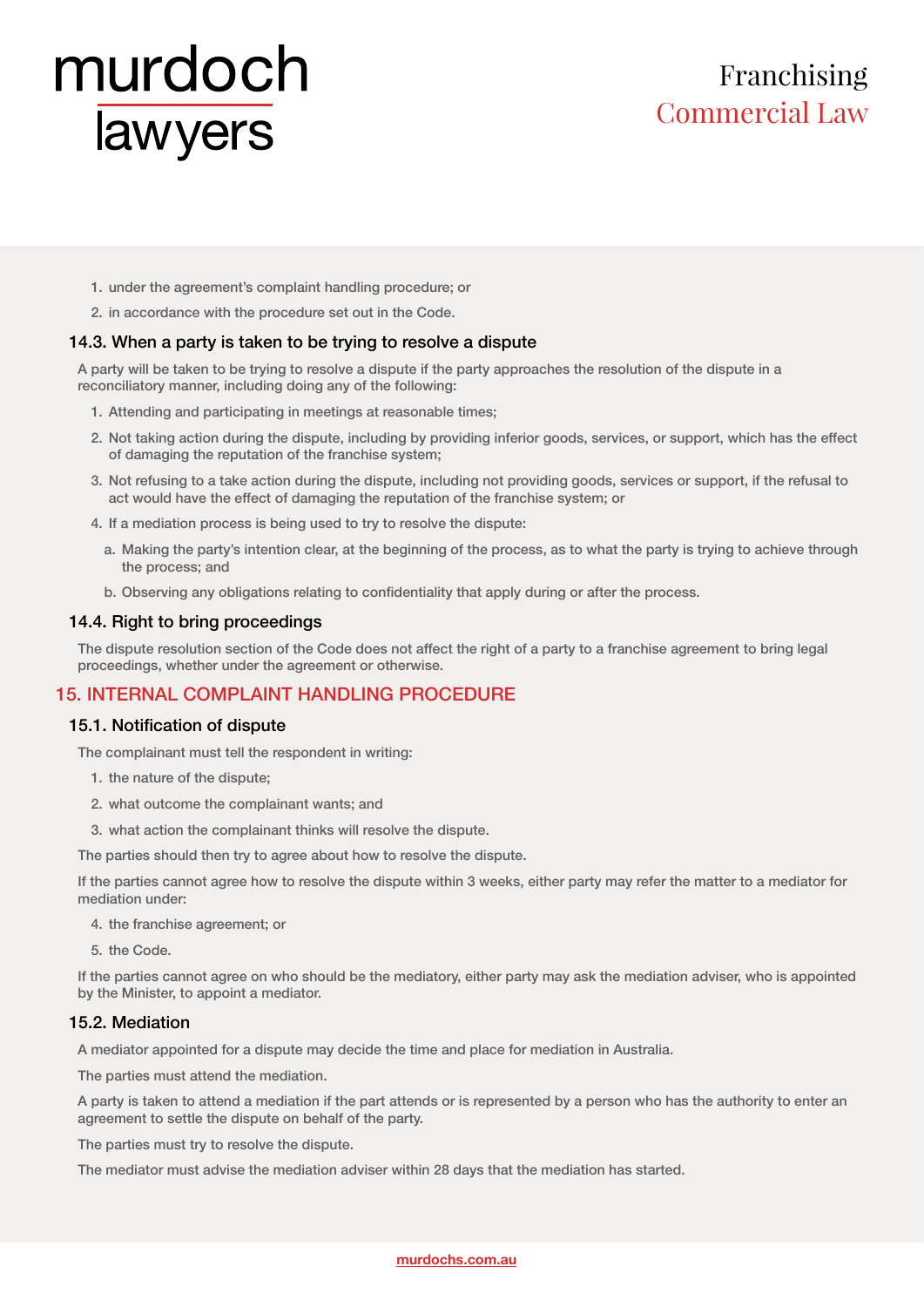# Franchising Commercial Law

#### 16. CODE COMPLAINT HANDLING PROCEDURE

#### 16.1. Notification of dispute

The complainant must tell the respondent in writing:

- 1. the nature of the dispute;
- 2. what outcome the complainant wants; and
- 3. what action the complainant thinks will resolve the dispute.
- The parties should then try to agree about how to resolve the dispute.

If the parties cannot agree how to resolve the dispute within 3 weeks, either party may refer the matter to a mediator for mediation under:

4. the franchise agreement; or

5. the Code.

If the parties cannot agree on who should be the mediatory, either party may ask the mediation adviser, who is appointed by the Minister, to appoint a mediator.

#### 16.2. Mediation

A mediator appointed for a dispute may decide the time and place for mediation in Australia.

The parties must attend the mediation.

A party is taken to attend a mediation if the part attends or is represented by a person who has the authority to enter an agreement to settle the dispute on behalf of the party.

The parties must try to resolve the dispute.

The mediator must advise the mediation adviser within 28 days that the mediation has started.

#### 16.3. Termination of mediation

If a dispute has not been resolved within 30 days after mediation commences, the mediator may terminate the mediation at any time unless the mediator is satisfied that a resolution of the dispute is imminent.

If either party asks the mediator to terminate the mediation, the mediator must do so and must issue a certificate stating:

- 1. the names of the parties;
- 2. the nature of the dispute;
- 3. that the mediation has finished; and
- 4. that the dispute has not been resolved.

The mediator must give the certificate to the mediation adviser and each of the parties to the dispute.

#### 16.4. Costs of mediation

If the mediation is triggered under the Code (as opposed to the internal complaint handling procedure), the parties are equally liable for the costs of mediation, which include the cost of:

- 1. the mediator;
- 2. room hire;
- 3. any additional input (including expert reports) agreed by both parties to be necessary to conduct the mediation.

Naturally, each pay must pay their own costs of attending the mediation.